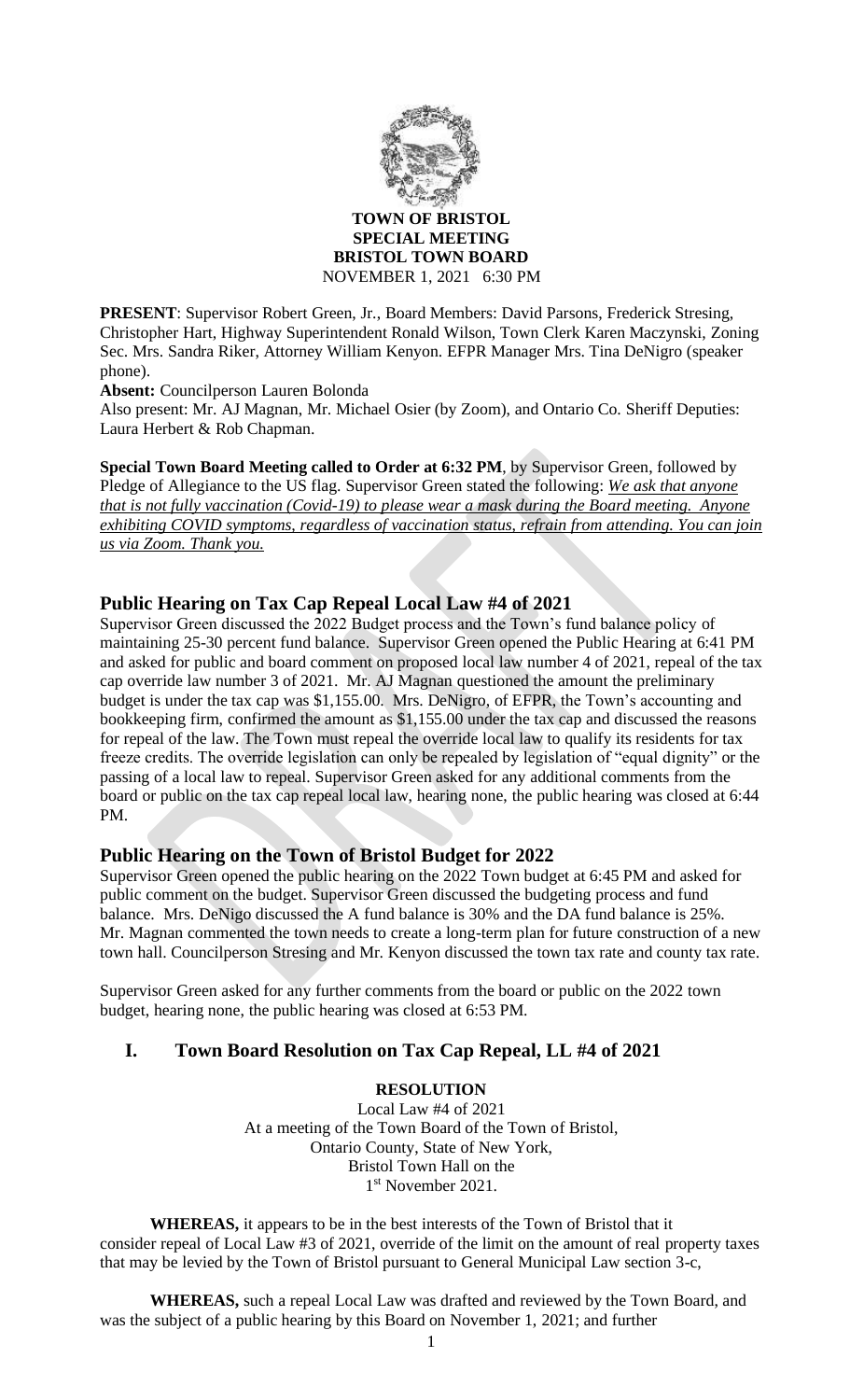**RESOLVED,** that the Town Board of the Town of Bristol, County of Ontario, State of NY is hereby authorized to adopt a budget for the fiscal year 2022 that requires compliance with real property tax levy proscribed in General Municipal law section 3-c,

**NOW, THEREFORE,** upon a motion by Councilperson Stresing, seconded by Councilperson Hart, it is,

**RESOLVED THAT,** this Local Law, a copy of which is appended hereto, is hereby adopted and to be effective upon filing with the State of New York; and further

**RESOLVED THAT,** the Town Clerk and Town Attorney are directed to take such actions as maybe necessary to make said Local Law #4 of 2021, effective.

The question of adoption of the foregoing Resolution was put to a roll call voter as follows:

| Yes    |  |
|--------|--|
| Yes    |  |
| Yes    |  |
| Yes    |  |
| Absent |  |
|        |  |

The Resolution was thereupon deemed duly adopted on November 1, 2021.

Karen Maczynski, Town Clerk

 $\sum_{i=1}^n x_i = 1$ 

LOCAL LAW:

New York Department of State Division of Corporations, State Records and Uniform Commercial Code One Commerce Plaza, 99 Washington Avenue Albany, NY 12231-0001

-----------------------------------------------------------------------------------------------------------------------

# *Local Law Filing*

**(Use this form to file a local law with the Secretary of State.)** 

Text of law should be given as amended. Do not include matter being eliminated and do not use italics or underling to indicate new matter.

**Town of Bristol**\_

**Local Law No.** 4 of the year 2021.

**A local law** to repeal the law overriding the tax levy limit established in General Municipal Law 3 c for the fiscal year 2022, Town of Bristol.

**Be it enacted by the** Town Board **Community** of the

**Town of** Bristol as follows:

#### **Section l. Legislative Intent**

It is the intent of this local law to repeal Town of Bristol Local No. 3 of the Year 2021 which overrode the limit on the amount of real property taxes that may be levied by the Town of Bristol pursuant to General Municipal §3-c, and to allow the Town of Bristol to adopt a budget for the fiscal year 2022 that requires a real property tax levy in excess of the "tax levy limit" as defined by General Municipal Law §3-c.

#### **Section 2. Authority**

This local law is adopted to repeal Local Law No.3 of the Year 2021 as adopted pursuant to subdivision 5 of General Municipal Law §3-c, which expressly authorizes the Town Board to override the tax cap by the adoption of a local law approved by vote of sixty percent (60%) of the Town Board.